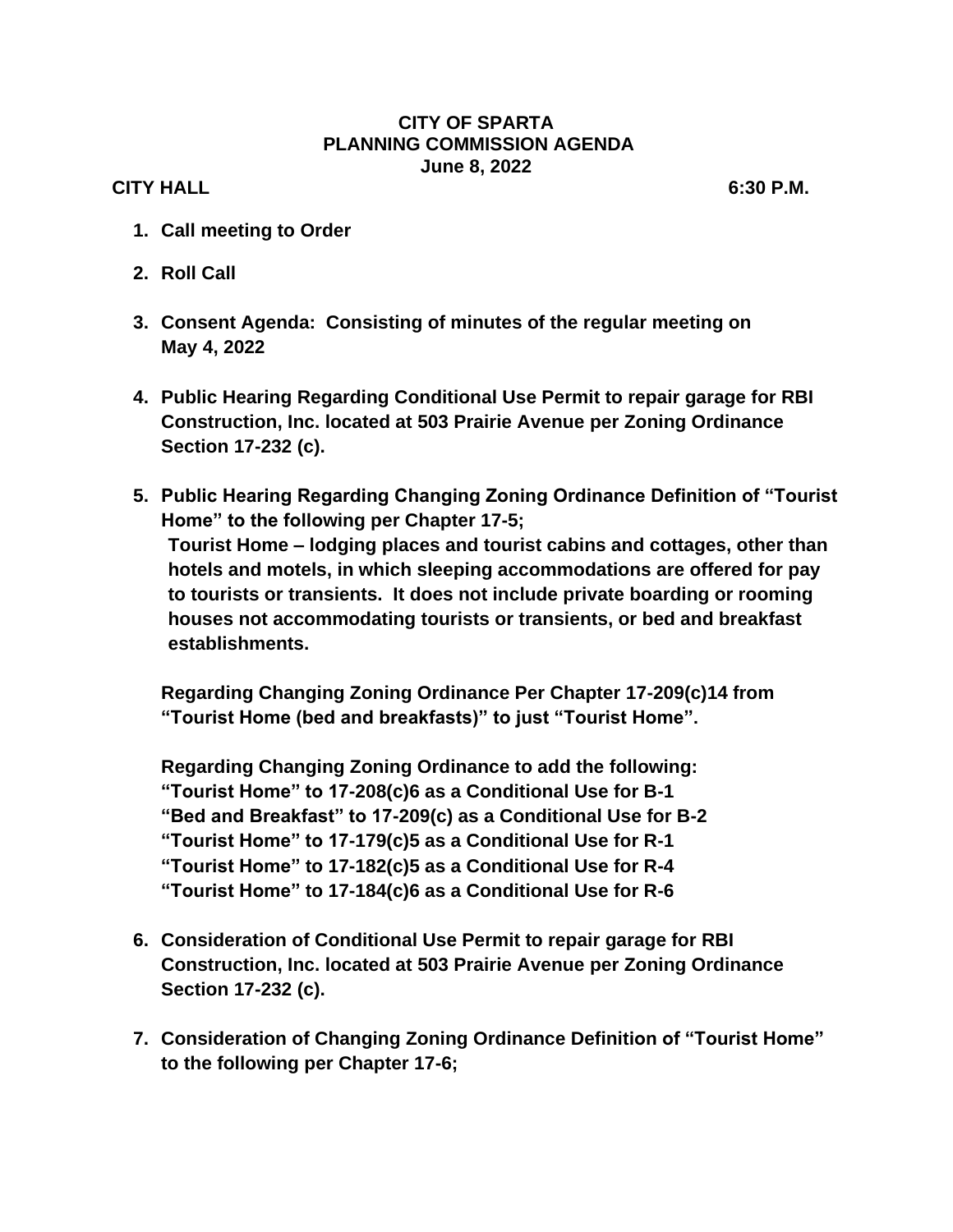**Tourist Home – lodging places and tourist cabins and cottages, other than hotels and motels, in which sleeping accommodations are offered for pay to tourists or transients. It does not include private boarding or rooming houses not accommodating tourists or transients, or bed and breakfast establishments.**

**Regarding Changing Zoning Ordinance Per Chapter 17-209(c)14 from "Tourist Home (bed and breakfasts)" to just "Tourist Home". Regarding Changing Zoning Ordinance to add the following: "Tourist Home" to 17-208(c)6 as a Conditional Use for B-1 "Bed and Breakfast" to 17-209(c) as a Conditional Use for B-2 "Tourist Home" to 17-179(c)5 as a Conditional Use for R-1 "Tourist Home" to 17-182(c)5 as a Conditional Use for R-4 "Tourist Home" to 17-184(c)6 as a Conditional Use for R-6**

**8. Items for Future Consideration**

## **9. Adjourn**

A possible quorum of the Common Council may be in attendance at this meeting but no action will be taken by the Council

Posted: 6-6-2022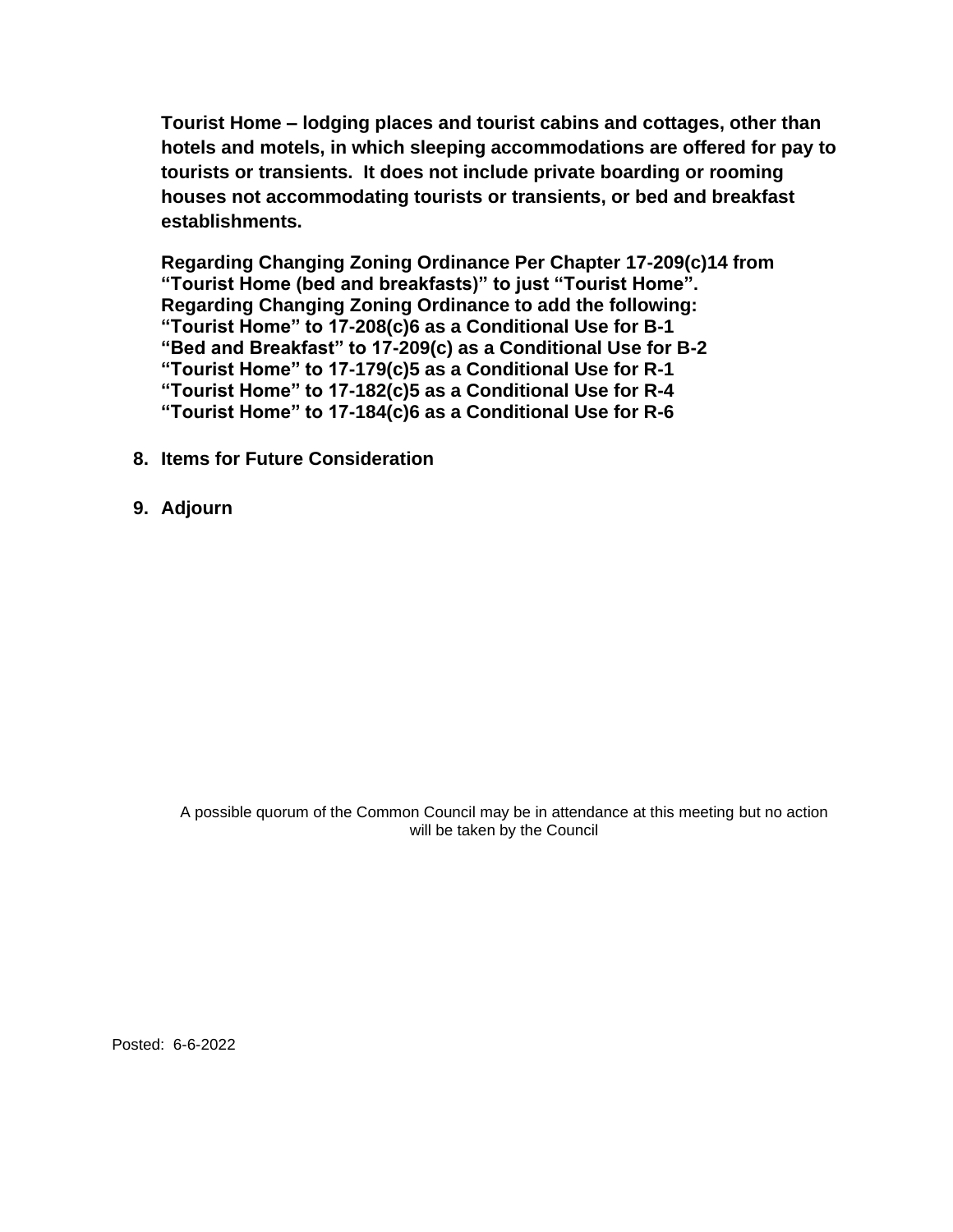### **CITY OF SPARTA PLANNING COMMISSION MINUTES May 4, 2022**

**PRESENT: Mayor Riley, John Ambro, Jim Church, Toni Wissestad, Jim Church, Ron Button ABSENT: Anthony Boltik ALSO PRESENT: Todd Fahning, Matthew Hoffland, Bruce Humphrey, Kyle Evans, Joel from Mach IV, Mary Hemmersbach**

Mayor Riley called the meeting to order at 6:30 p.m. Roll call was done by the Clerk.

Toni Wissestad nominated John Ambro as Vice-Chairman, seconded by Kevin Riley and nominations were closed. Motion carried 6-0.

## **A motion was made by John Ambro and seconded by Toni Wissestad to approve the consent agenda consisting of the minutes from the regular meeting on April 6, 2022. Motion carried 6-0.**

Agenda Items #5 & 6 were cancelled as the property address was incorrect for the CUP. This will be moved to next month's meeting.

## **Agenda Item #11** was addressed at this time.

Joel from Mach IV was here to present the site plan for the proposed Starbucks which will be located at 630 S. Black River Street right next to McDonalds. Entrances will be located off of Black River Street and Maple Avenue. The road that is currently connecting to McDonalds will be closed off. **A motion was made by Ed Lukasek and seconded by Toni Wissestad to approve the Site Plan for Starbucks to be located at 630 S. Black River Street. Motion carried 5-0-1 with John Ambro abstaining.**

**Agenda Item #9** was discussed at this time. Mary Hemmersbach recently purchased property at 123 N. Court Street, next to the Sparta Free Library. She is interested in turning this building into an Airbnb but our zoning ordinance does not cover this type of business. She is planning on remodeling this to have 4 bedrooms, 4 bathrooms a conference room or social space, but no kitchens. We will need to change our ordinance definition of Tourist Home and parts of this ordinance so these homes can update or remodel using a Conditional Use Permit according to their zoning. There will be a public hearing on this zoning change next month.

**Agenda Item # 7 - A motion was made by John Ambro and seconded by Ed Lukasek to approve the CSM for Trent Ziegler and Quintin Schaitel to subdivide the lot on Maple Avenue and rededicate the street to the City. Motion carried 6-0.**

**Agenda Item #8 - A motion was made by Ron Button and seconded by Toni Wissestad to approve the CSM for Dave Gorman of Paragon Associates for property located on E. Franklin Street to combine the two lots. Motion carried 6-0.**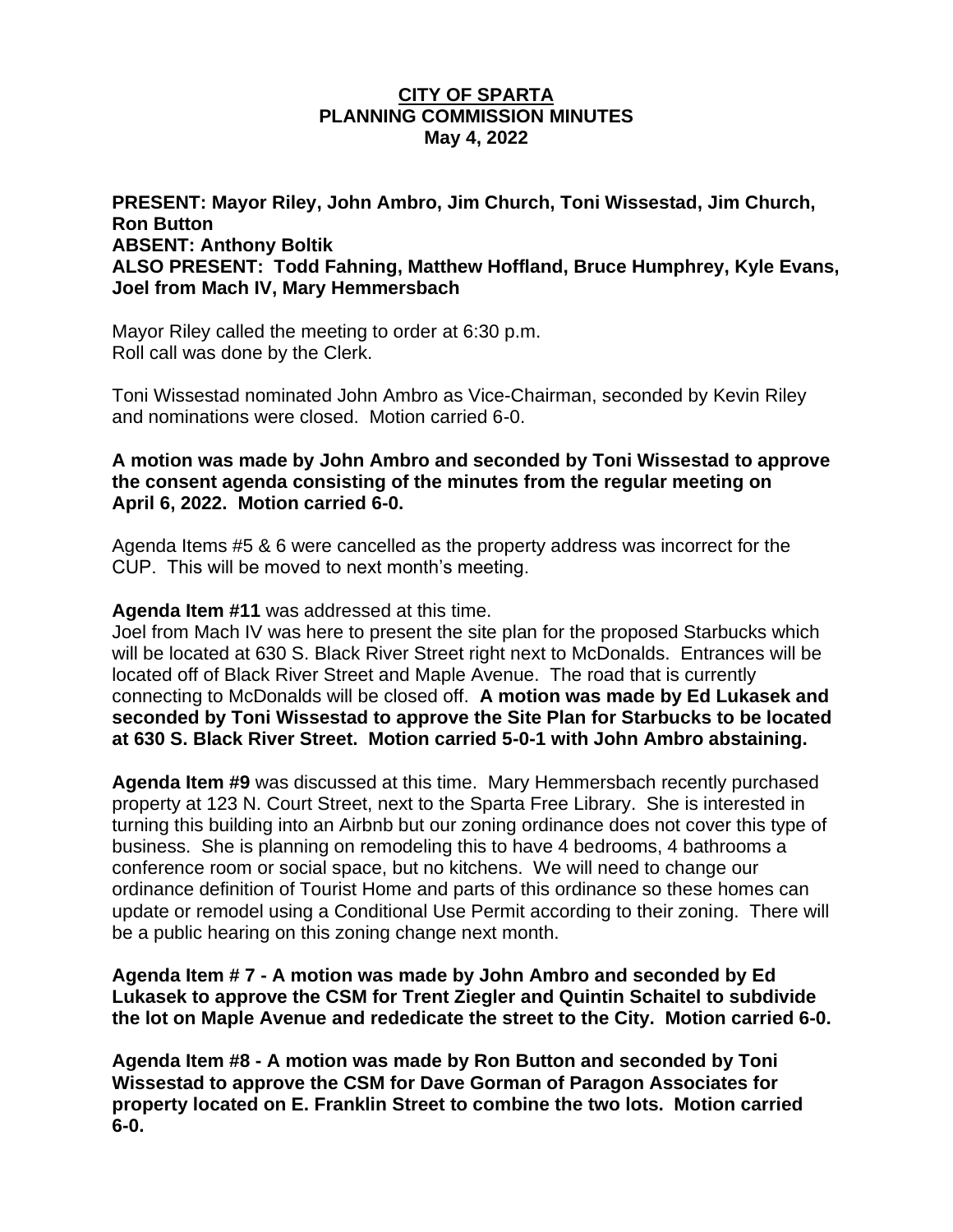Page 2 – Planning Commission – May 4, 2022

**Agenda Item #10 – A motion was made by John Ambro and seconded by Ed Lukasek to approve the Extension of Beer Garden area with concrete, add area to liquor license and improve fencing at the Beer Shop located at 200 W. Wisconsin Street. Motion carried 6-0.**

Items for future consideration were: Public Hearing for Tourist Homes

**A motion was made by John Ambro and seconded by Ed Lukasek to adjourn at 7:20 p.m. Motion carried 6-0.**

Respectfully submitted,

Julie Hanson City Clerk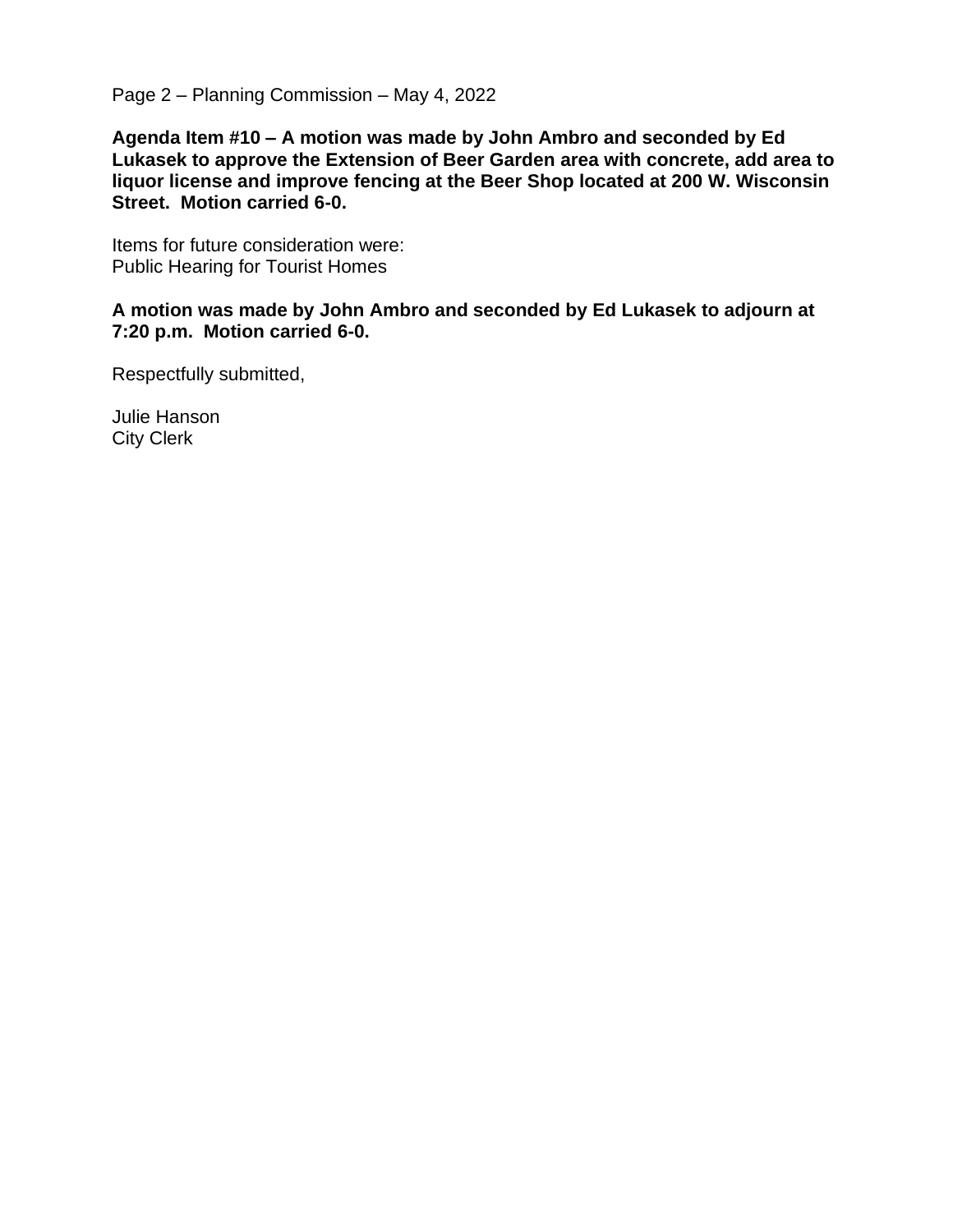



Bicycling Capital of America

CITY OF SPARTA 201 West Oak Street Sparta, WI 54656 (608) 269-4340

#### **PUBLIC NOTICE**

NOTICE IS HEREBY GIVEN, that a PUBLIC HEARING will be held before the Planning Commission of the City of Sparta, at a meeting on the 8th day of June, 2022 at 6:30 p,m.

Regarding Conditional Use Permit to repair garage for RBI Construction, lnc. located at 503 Prairie Avenue per Zoning Ordinance Section 17-232(c).

Any interested party may appear in person or have their agent and/or attorney appear to present their views for or against the approval of this change.

Dated: May 16,2022

Julie Hanson City Clerk

lf you should have any questions, please contact Todd Fahning at 608-269-4340, ext. 5159.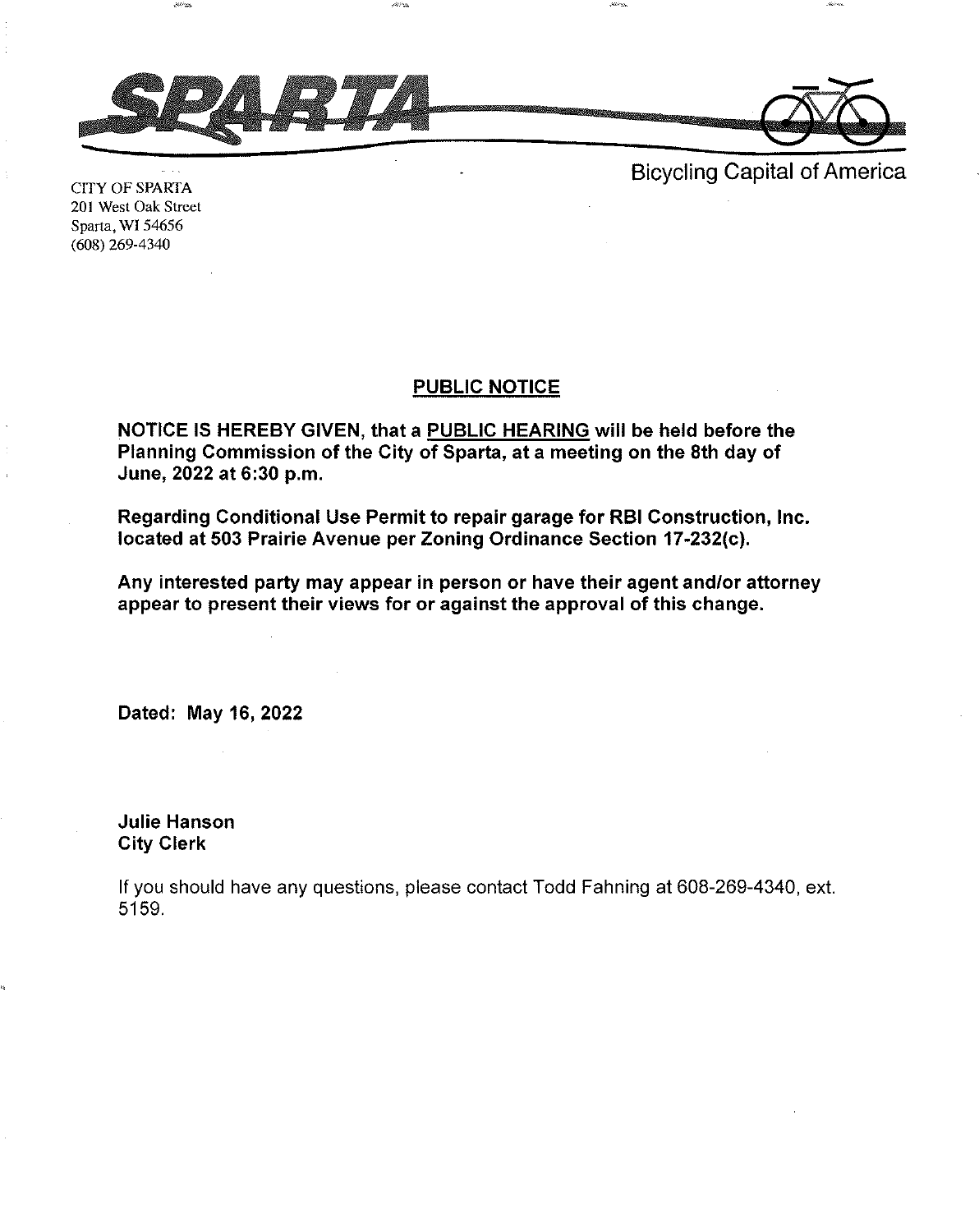



CITY OF SPARIA 201 West Oak Street Sparta, WI 54656 (608) 269-4340

Bicycling Capital of America

PUBLIC NOTICE

NOTICE IS HEREBY GIVEN, that a PUBLIC HEARING will be held before the Planning Commission of the City of Sparta, at a meeting on the 8th day of June,2022 at 6:30 P.m.

Regarding changing Zoning ordinance Definition of "Tourist Home" to the following per Chapter 17-5:

Tourist Home - lodging places and tourist cabins and cottages, other than hotels and motels, in which sleeping accommodations are offered for pay to tourists or transients. lt does not include private boarding or rooming houses not accommodating tourists or transients, or bed and breakfast establishments.

Regarding Changing Zoning Ordinance per Chapter 17-209(c)14 from "Tourist Home (bed and breakfasts)" to just "Tourist Home"'

Regarding Changing Zoning Ordinance to add the following: "Tourist Home" to 17-208(c)6 as a Conditional Use for B-1 "Bed and Breakfast" to 17-209(c) as a Conditional Use for B-2 "Tourist Home to 17-179(c)5 as a Conditional Use for R'1 "Tourist Home to 17-182(c)5 as a Conditional Use for R-4 "Tourist Home" to 17-184(c)6 as a Conditional Use for R-6

Any interested party may appear in person or have their agent and/or attorney "<br>"Pp"" to present their views for or against the approval of this change'

Dated: May 17, 2022

Julie Hanson City Clerk

lf you should have any questions, please contact Todd Fahning at 608-269-4340, ext 5159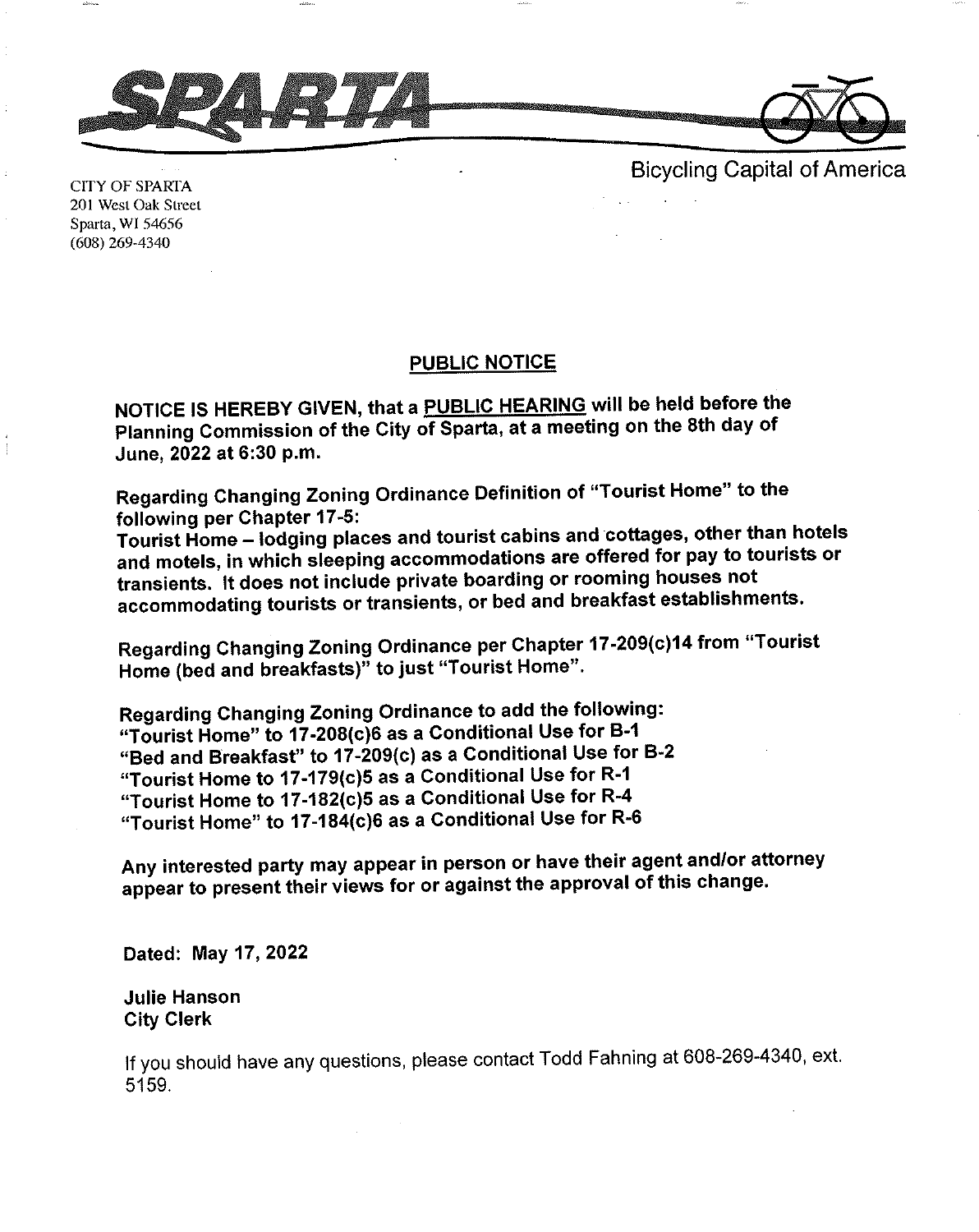Tourist Rooming House (TRH): All lodging places, tourist cabins and cottages, in which sleeping accommodations are offered for pay to tourists or transients, Not including private boarding or rooming houses not accommodating tourists or transients, hotels and motels, or bed and breakfast ... establishments. Note: In general, TRH establishments are vacation homes, cabins and **Englange that are** rented out to tourists and transients